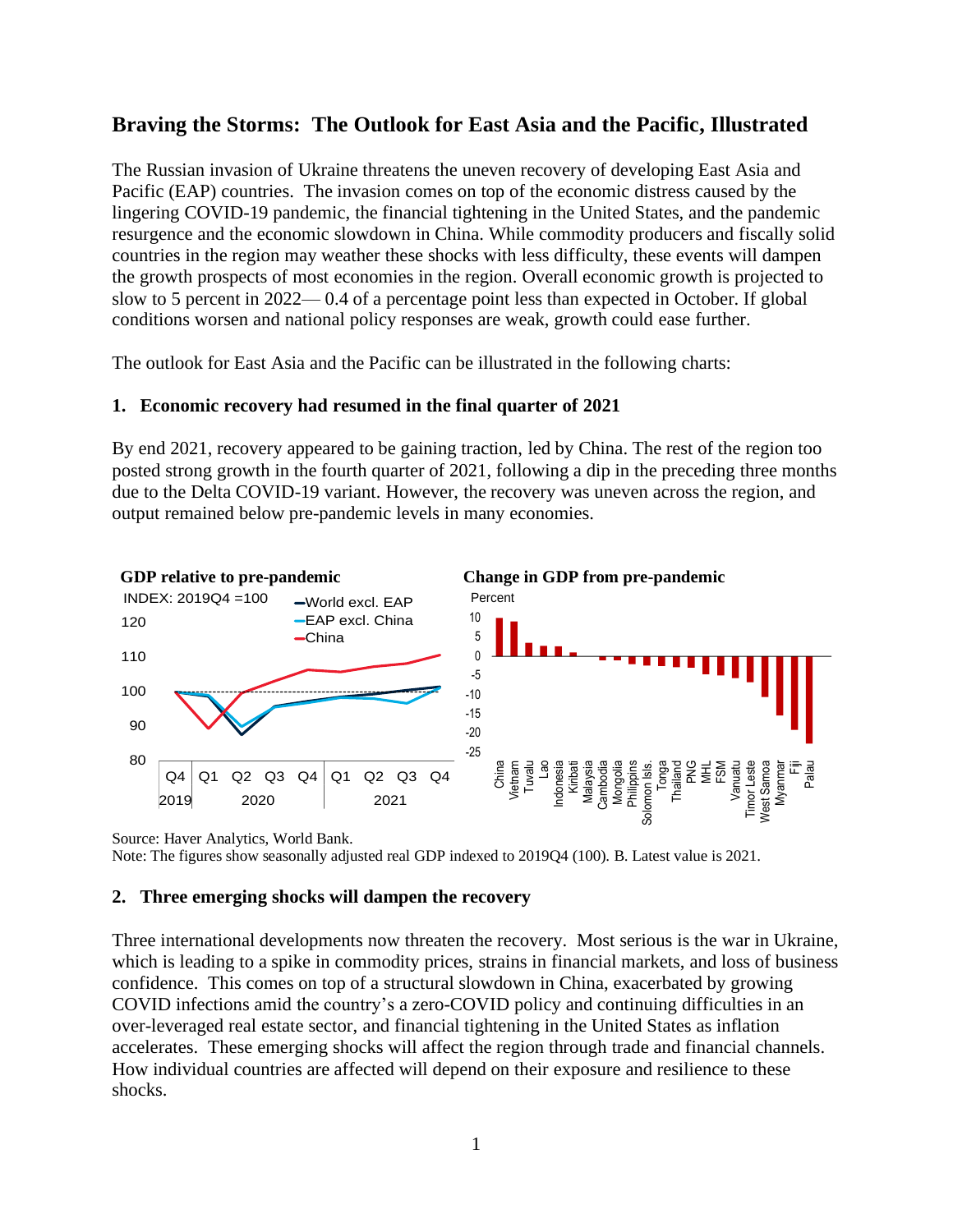

### **3. Fuel and food price spikes will hurt commodity importers**

While most East Asia and Pacific countries are not directly exposed to Ukraine or Russia through trade or finance, they will feel the effects of global repercussions, most immediately and significantly because of the spike in fuel and food prices. While some (Indonesia, Malaysia) are less dependent on imported fuels, most other countries are net energy importers. Rice prices too are likely to increase -- rice and wheat are substitutes – as will the prices of fertilizers and energy, weighing even on rice exporters like Thailand and Vietnam.



Sources: UN Comtrade, Consensus Economics, Haver Analytics, World Bank. Notes: Net export of selected commodities as a share of GDP, average 2015-19.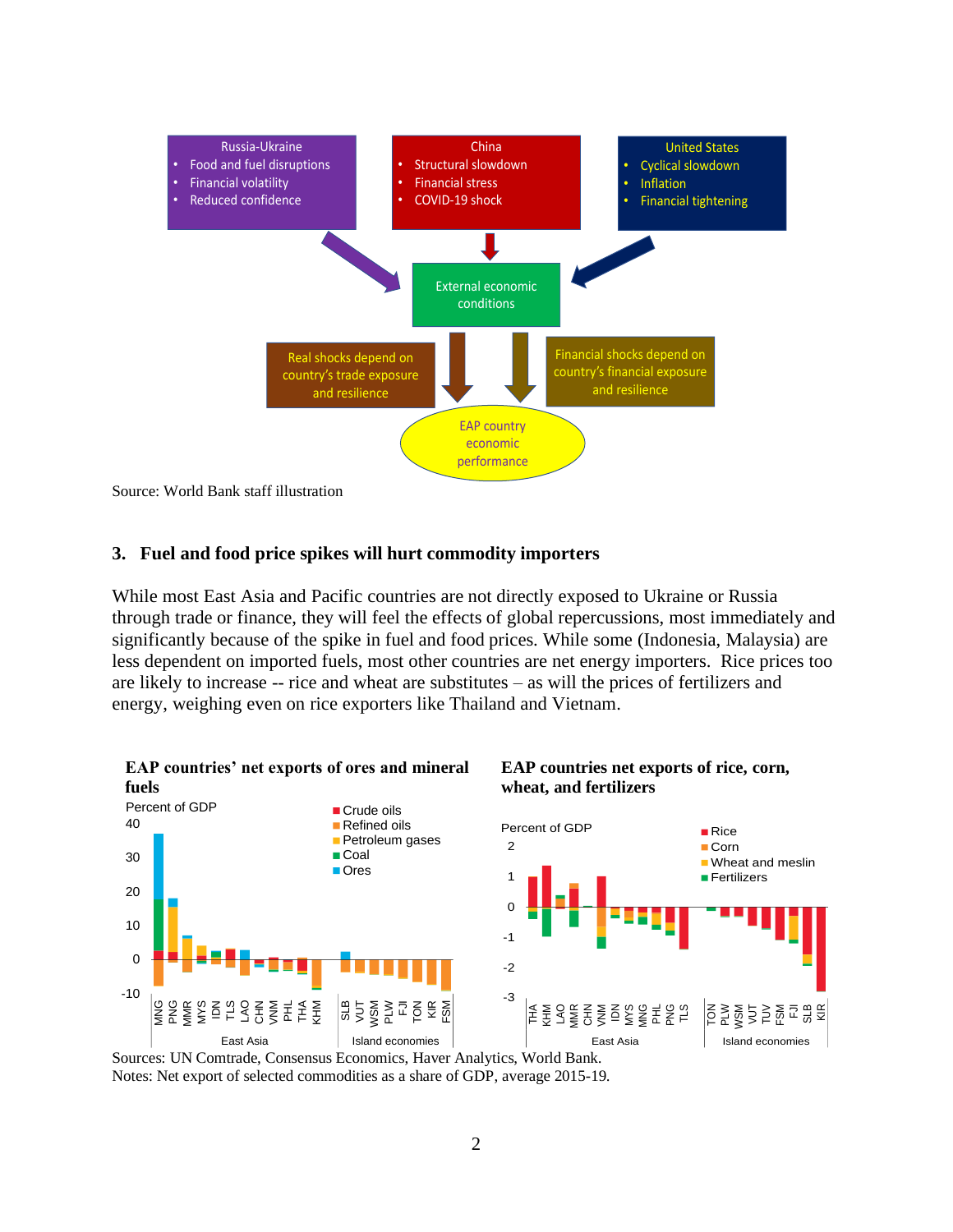### **4. Interest rate hikes will pinch countries with large deficits or debt obligations**

Tightening financial conditions will affect most countries that have large external financing needs, including those holding large external debt (Lao PDR, Mongolia), and countries that rely on short-term capital flows (Cambodia, Malaysia, Thailand).



#### **External financing needs**

Source. International Monetary Fund. World Development Indicators. World Bank. Fitch Solutions Note: The figure shows decomposition of external financing needs in 2022 estimates. EMDE shows the unweighted average of EMDEs.

### **5. Slowing global growth will weigh on exporters**

As global growth slows, so will demand, weighing most on export-oriented economies (Cambodia, Malaysia, Thailand, Vietnam) for whom half or more of domestic value-added is destined for foreign markets. China now matches the United States in significance as a destination for exports of several countries in the region.



### **Relative importance of ultimate destination for value-added produced in EAP countries**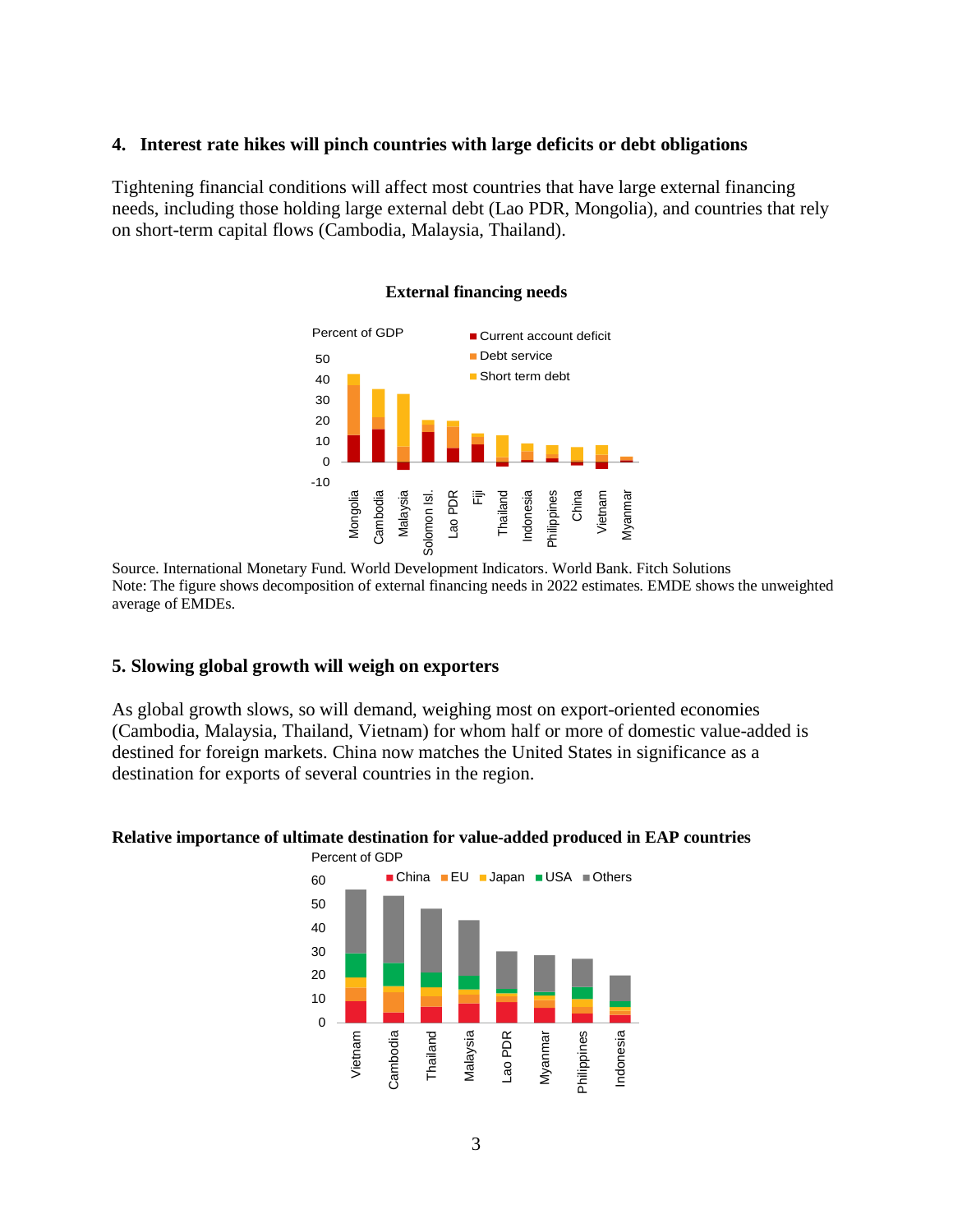Source: OECD Trade in Value Added database.

Note: The chart plots the share of EAP countries' total value added absorbed in major economies during 2015-2019.

### **6. Government support capacity is constrained, and inflation further limits options**

Government support capacity has been stretched thin by the pandemic. The scope for supportive fiscal policy in most countries is constrained by debt that has increased by 10 percentage points of GDP on average. While core inflation remains low, rising consumer prices combined with global financial tightening are beginning to limit options for supportive monetary policy in some countries.



Source: International Monetary Fund, Fitch Solutions, World Bank, national sources. Notes: A. Refers to 2021 data. B. CPI refers to consumer price index. Core CPI inflation excludes food and energy from CPI inflation.

### **7. The upshot: growth projection downgrades**

The triad of shocks and the limited capacity for government support, suggest an outlook that falls short of previous expectations. Projections for regional growth in 2022 have been reduced from 5.4 percent to 5 percent, and if global conditions worsen the national policy response is meager, growth could slow further to just 4 percent. Some larger and commodity-producing countries may be better positioned to weather these shocks, but the repercussions could be harsh for some other countries. Mongolia produces commodities, but its coal exports have been hit by COVIDrelated Chinese border controls, and its significant imports from and through Russia have been affected by the war and sanctions. The countries in the Pacific, who were struggling with recurrent natural disasters and the decline of tourism, must now confront their first COVID-19 infections, and big food and fuel import bills.

#### **Revised growth forecasts**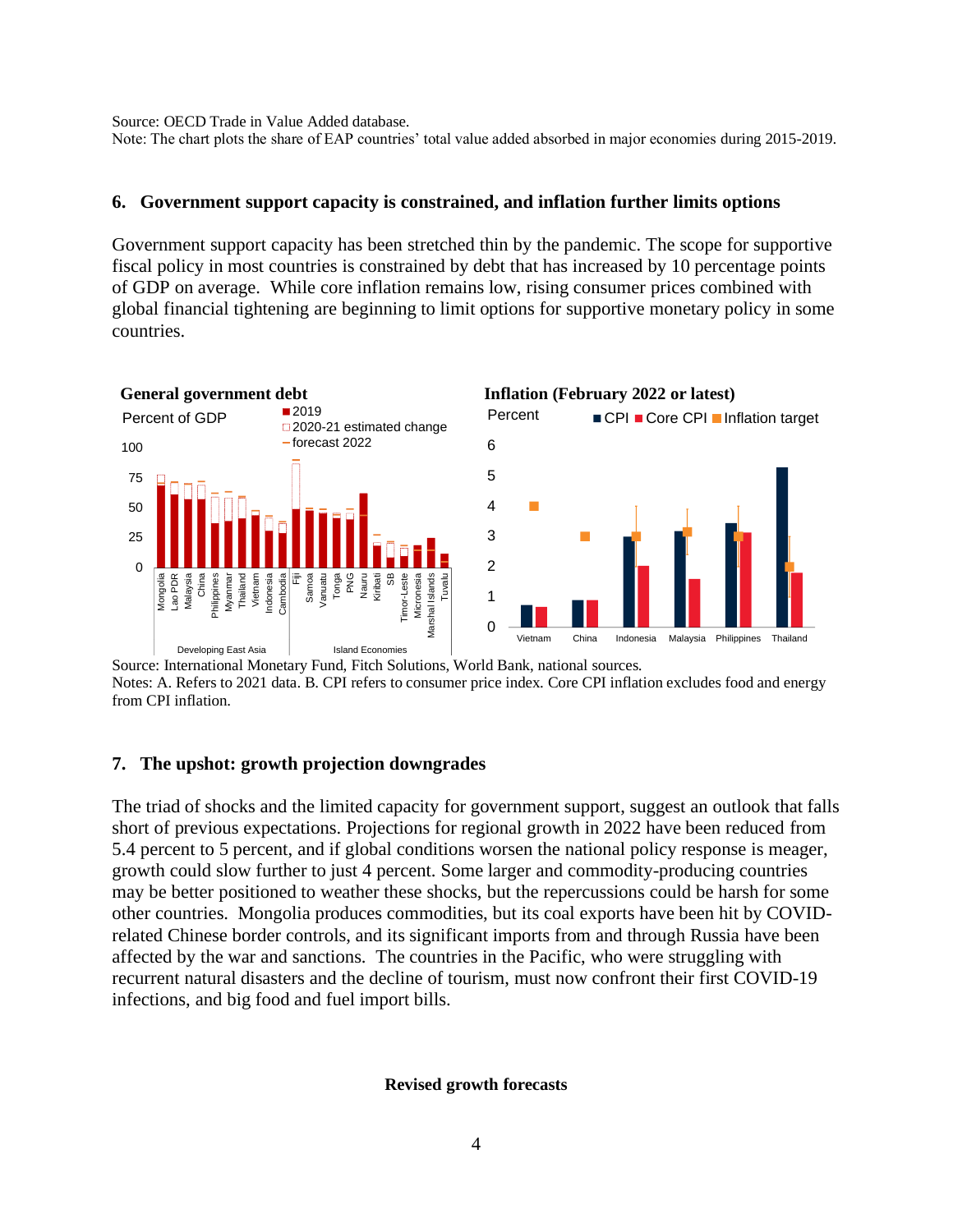

Notes: Percent growth of GDP at market prices.

### **8. To brave the storms: target fiscal assistance, identify financial vulnerabilities**

To mitigate risks, revive growth, and reduce poverty, first steps should include increasing the efficiency of fiscal policy and strengthening macroprudential policies. Targeted support to households, rather than unselective transfers and price regulations, would deliver gains while creating space for productivity-enhancing investments. While banks in most East Asia and Pacific countries are generally well-capitalized, identifying and addressing vulnerabilities that may have arisen during the pandemic could mitigate the risks from financial tightening.



**Simulated poverty impacts of cash transfers** 

### **Banking sector solvency and liquidity indicators**



Source: World Bank EAP Economic Update April 2022, IMF Investment and Capital Stock Database 2021, Government Financial Statistics, International Monetary Fund, Haver Analytics, Fitch Solutions, World Bank, national sources.

Note: A. Simulations illustrate the poverty impacts of better targeting social assistance resources in a large middleincome country. B. Shows 2021 data.